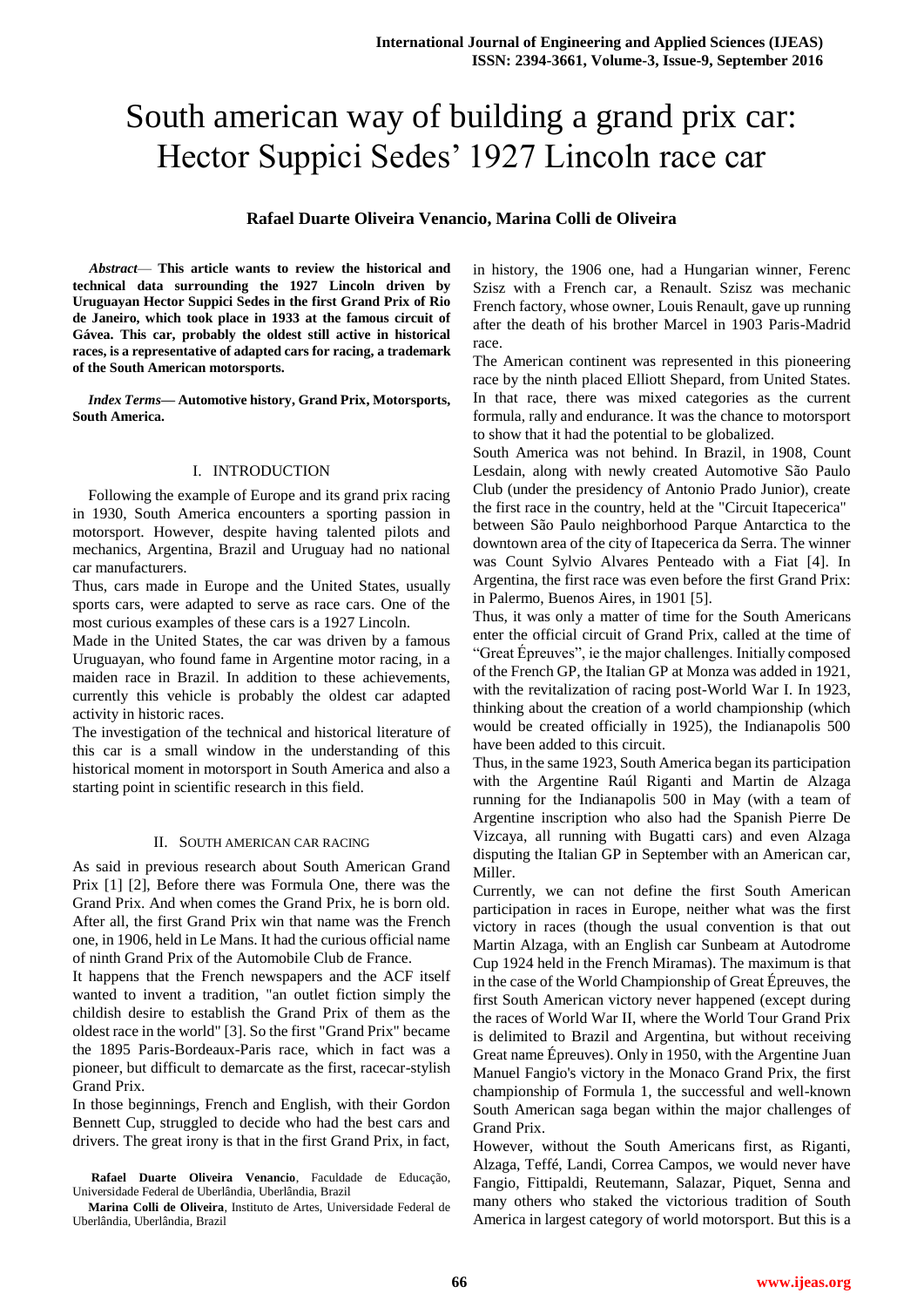story not told in books, buried only in the newspapers of the time and memory gradually fades over time. One name that seems to fade away is Uruguayan Hector Suppici Sedes.

# III. HECTOR SUPPICI SEDES

Born in Uruguay on March 15, 1903, Hector Suppici Sedes has two greatest achievements in the history of motorsport. The first is to have been the only foreign driver to win a race in the competitive Argentine touring car championship (Turismo Carretera): the GP del Sur in 1938.

The second is that he was a great custom inventor for racing cars: "He [Suppici Sedes] also provide knowledge and was the man who contributed to the better preparation of machines for modern grand prix. His "inventions" were celebrated: the double damping per wheel, reinforcements of the chassis, little water tubes for wipers, rugs with crossbars to place under the wheels; and a pipe to drain water to ensure consistency in the car's metal roof and several more interesting details to enumerate. All of these opportunities were provided generously to all drivers because he hid nothing. To all, Hector Suppici Sedes was always in a plainness and a meridian clarity." [6]

Hector Suppici Headquarters dies in an accident in the second stage of the 1948 South America GP on December 4, 1948.

# IV. BUILDING A LINCOLN RACER

In 2004, appears on the Internet, photos of a 1927 sky blue Lincoln car that seems to have been adapted for the Grand Prix races of the season. The owner claimed that the car had been Hector Suppici Sedes [7].

The initial shock to the community of car collectors is that there were no records in Lincoln's owners about this car. However, the historical documentation about South American motorsports indicated the car authenticity.

First factor is the fact that to build custom cars for racing is a common habit in South American grand prix circuit before the 1950s The very Suppici Sedes has a documented example of this, his 1937 Ford V8 winning car in 1938:

"In the year 1937, for the first time nearly all the pilots used "ordinary" or custom bodied cars, the most used was a Ford 5 window coupe, with closed steel bodies. Old fashion were the "handmade" bodies, like the Lincoln. Hector Suppici Sedes won the Gran Premio of 1938, that was the first Speed Race run in Argentina with custom bodied cars. For the first time now it was obligatory to use closed steel bodies for everyone. The winner - Hector - drove a 1937 Ford 5 window coupe and no changes in the motor were found, except for this: a) He changed the ordinary air filter for the carburetor for a special one. b) He reinforced the water cooling system by the addition of an extra water tank, 40 litres, fixed in the place where the back seat was. With a pump, the co-pilot could send fresh water to the radiator when the temperature has high and water evaporated. This pump could also take hot water from the radiator and send it to the backseat tank to get cooled. With this, an adequate temperature of the coling water was achieved, resulting in beter functioning of the engine. c) The engine oil capacity was increased from 4 to 8 litres, by adding an extra reservoir under the dashboard. With this the carter had the correct amount of oil. d) He put Bosch buttons to turn on the lights, everyone independant, you could turn on just one light at a time if you wished. e) The chassis was reinforced and Houdaille shock-absorbers were fitted. f) and

strange but real in advance, he put a drilled pipe accross the windscreen through which water would flush down cleaning the screen when mud got stuck in it. It is written here that from this car's "windscreen-washer" custom ones took the idea" [7].

The second factor is the historical record. According to historical references [8] [9], Hector Suppici Sedes ran with a Lincoln adapted while racing car in the first Grand Prix of Rio de Janeiro 1933. The Uruguayan was one of five foreigners (the other four were the Argentine Raul Riganti, Augusto McCarthy, Ernesto Blanco and Vittorio Coppoli) present in sixteen contestants in this inaugural race at the legendary circuit of Gávea.

These are the only data that sources say for sure. There are elements of participation of Hector Suppici Sedes that are still shrouded in doubt. In Uruguay, they claim that Lincoln was given to Suppici Sedes in Brazil exclusively for this race [10]. Thus, the car was never his property and would not have his mark as inventor of race car customizations.

So, in this point of view, the Lincoln racer was one of the ten adapted cars that competed in the race. By adapted car, it is understood the sports car was customized to be a race car. About the number of unique sports cars and unique race cars, there are discrepancies.

We know that the winner, the Brazilian Manuel de Teffé, ran with a sports car: the Alfa Romeo 6C 1750. For photos, we know that the third place, the Italian-Brazilian Nino Crespi, ran with a race car: the Bugatti T37A. There is record of 3 more Bugattis, but we do not know whether they are sports or race cars. We only know for sure that they are not adapted [8] [9].

In addition to Lincoln, among the adapted cars, there are 1931 Ford which came in second with Primo Fioresi and an adapted Chrysler, which came in fourth with the best placed foreign driver Augusto McCarthy. The very final position of Suppici Sedes in the race are alternating between the sixth and seventh places depending on the record.

Within the context, what are the changes made to transform Lincoln into a race car? According to certain historical record [8], the engine was completely replaced. The curious thing is that it was put an even heavier engine in Lincoln. Instead of the original factory one, the 357.8CID V8 with 357.8 ci, Suppici Sedes' car had a nondenominational engine with 448 ci. Probably thinking of the engines of the time, the 1927 car received the V12 engine from the 1933 Lincoln Phaeton K-series. In addition, the entire upper part of the car was cut. Thus, the roof of the Lincoln Suppici Sedes does not exist.

If at first glance it did not apperar, but the adapted cars were competitive on the race cars indeed. An example of this was the Primo Fioresi's Ford. It received the nickname Mossoró, which was the horse's name that won the I Grand Prix Brazil (horse derby) two months before the race [9]. Mossoró, the horse, came to be considered an underdog in the derby because it was not a horse created in mild climates (England or Argentina), but in the heat of Pernambuco hinterland.

Thus, as the horse, the adapted car was seen as a South American way to overcome the tradition in the sport. If you later confirmed as a car made by Brazilians Lincoln Suppici Sedes would be a car of the same lineage. Major field of research in order to understand these cars still arise as necessary.